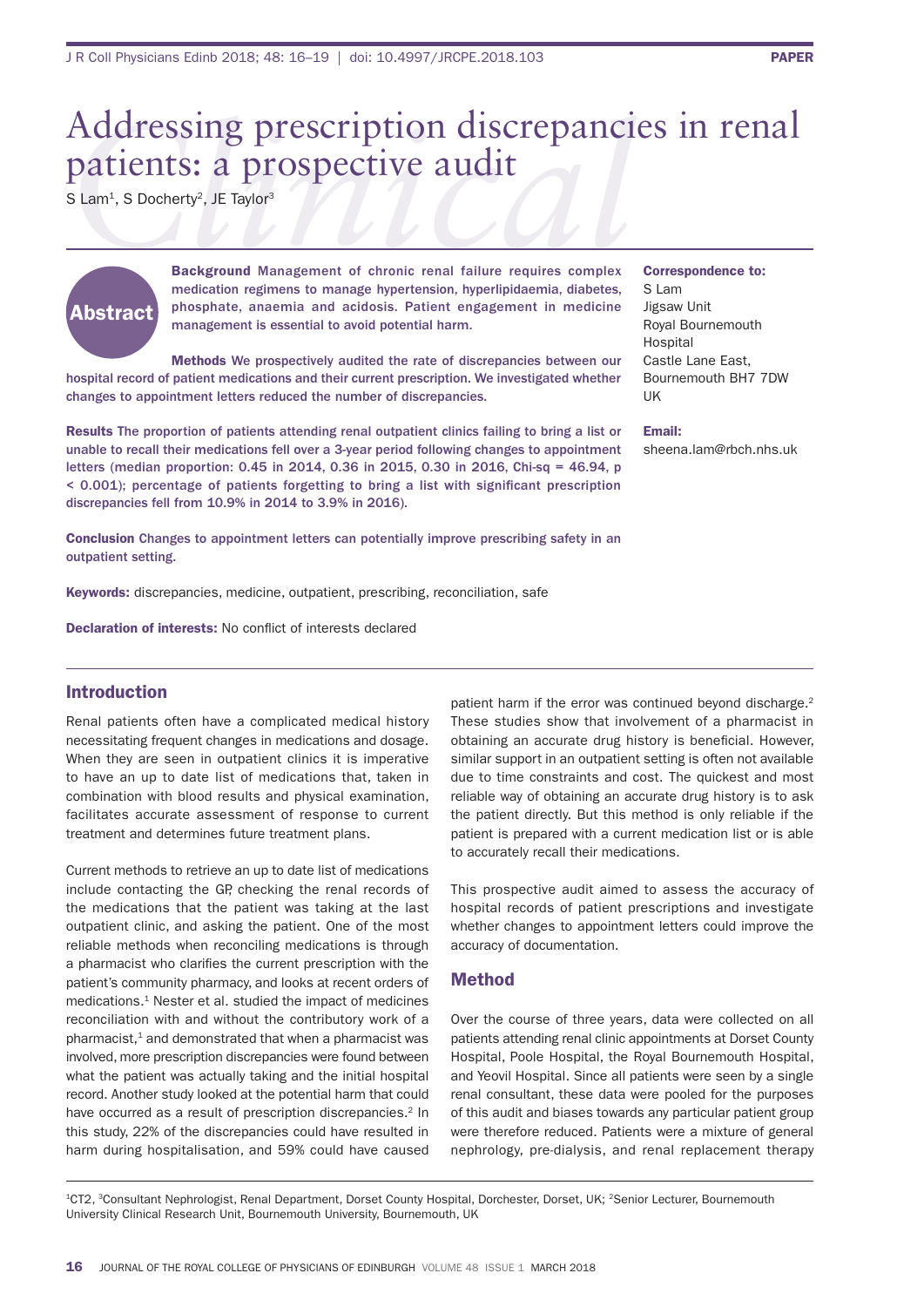|                                                                        | Pre-<br>intervention<br>(Jan 2014) | Letter<br>change 1<br>(Feb 2014) | Letter<br>change 2<br>(Aug 2014) |
|------------------------------------------------------------------------|------------------------------------|----------------------------------|----------------------------------|
| Proportion of<br>patients bringing<br>list                             | 0.54<br>(0.58)                     | 0.54<br>(0.80)                   | 0.57<br>(0.83)                   |
| Proportion<br>of patients<br>requiring list<br>confirmation<br>from GP | 0.10<br>(0.27)                     | 0.13<br>(0.44)                   | 0.14<br>(0.67)                   |
| Proportion of<br>patients whose<br>GP list has<br>discrepancies        | 1.00<br>(1.00)                     | 0.88<br>(1.00)                   | 0.67<br>(1.00)                   |
| Mean number<br>of discrepancies<br>per GP list<br>patient              | 1.00<br>(5.50)                     | 2.00<br>(7.00)                   | 1.00<br>(7.00)                   |

Table 1 Analysis of patients bringing list of medication to appointments during 2014

- Reported statistics are median and (range) as data were not normally distributed
- Proportion of patients bringing list  $=$  number of patients bringing list/total number of patients seen for that clinic session
- Proportion of patients requiring list confirmation from  $GP =$ number of patients not bringing list with no recall of meds/total number of patients seen for that clinic session
- Proportion of patients whose GP list has discrepancies = number of patients with discrepancies/total number of patients not bringing list with no recall of medications for that clinic session
- Mean number of discrepancies per GP list patient = total number of list discrepancies/number of patients with discrepancies

(haemodialysis, peritoneal dialysis and post-transplant), from an area generally covering a rural, higher socioeconomic class and elderly population. Data were not collected when a patient failed to attend their outpatient appointment. Data were recorded according to whether a patient had brought a copy of their repeat prescription to clinic and, if they did not, whether they could accurately recall their medications (as judged by the physician in clinic – patients on under three drugs). If they did not bring a list and could not recall their medications, the patient's GP surgery was contacted during the clinic appointment for an accurate list of drugs actually being received by the patient. The dependent variable measured was the number of discrepancies between GP prescribing and the hospital record.

Data collection started in January 2014. The first intervention (first independent variable) was initiated in February 2014 where the clinic appointment letters were changed to include a reminder for patients to bring a copy of their repeat prescription. On the letter the following text was added: 'Please can you bring your GP prescription for medication with you to every clinic visit. This provides the doctor with essential information about the medication that you are taking'. In August 2014 the second intervention (second

independent variable) highlighting this message in bold, was applied. Because patient follow up varied from bi-weekly to once a year, data were collected over a 3-year period to monitor discrepancy levels following the changes to the letter. It is routine policy in our unit for all patients to receive a copy of their clinic letters.

The proportion of patients presenting without a copy of their repeat prescription was calculated per clinic by dividing the number of patients falling into this category by the total number of patients attending that clinic session. Since data were not normally distributed, descriptive statistics are reported as median with the range of the data, and the Kruskal-Wallis test was used to look for differences between periods before and after letter changes as well as between years of data collection. All analyses were performed using IBM SPSS Statistics version 24.

## **Results**

A total of 1975 patients were seen in 2014 (271 new patients, 1704 follow up patients) in 168 clinic sessions. During 2015, 1902 patients (185/1717) were seen in 163 clinic sessions, and 1886 patients (231/1655) in 165 sessions during 2016. All patients who attended clinic were eligible for the study. The overall non-attendance percentage for renal clinics in our unit was 7.3% in 2014, 5.6% in 2015, and 5.5% in 2016.

#### Short term changes in list presentation

A comparison of data before, during and after the letter changes in 2014 (Table 1), revealed the only measure showing a significant difference was mean number of discrepancies per GP list patient (Chi-square =  $8.64$ , p = 0.01). However, this change represented an increase in the number of discrepancies from a median of 1 to 2 per patient following the first letter change.

#### Longer term changes in list presentation

Longer term changes in list presentation were made using yearly comparisons. The proportion of patients bringing their repeat prescription to their clinic appointment increased from 0.55 to 0.70 between 2014 and 2016 (Table 2). This resulted in a decrease in the number of patients requiring list confirmation from their GP.

The percentage of total patients forgetting to bring their list of medication to clinic and who could not recall their medications either, where checking with the GP revealed significant discrepancies between what the patient was taking and what they had been prescribed, fell from 10.5 % in 2014 to 8.9% in 2015 and to 3.9% in 2016 (Figure 1).

## **Discussion**

This prospective audit demonstrated discrepancies between hospital records and what the patient actually takes. Changing clinic appointment letters to remind patients to bring a list of their current prescription may reduce drug discrepancies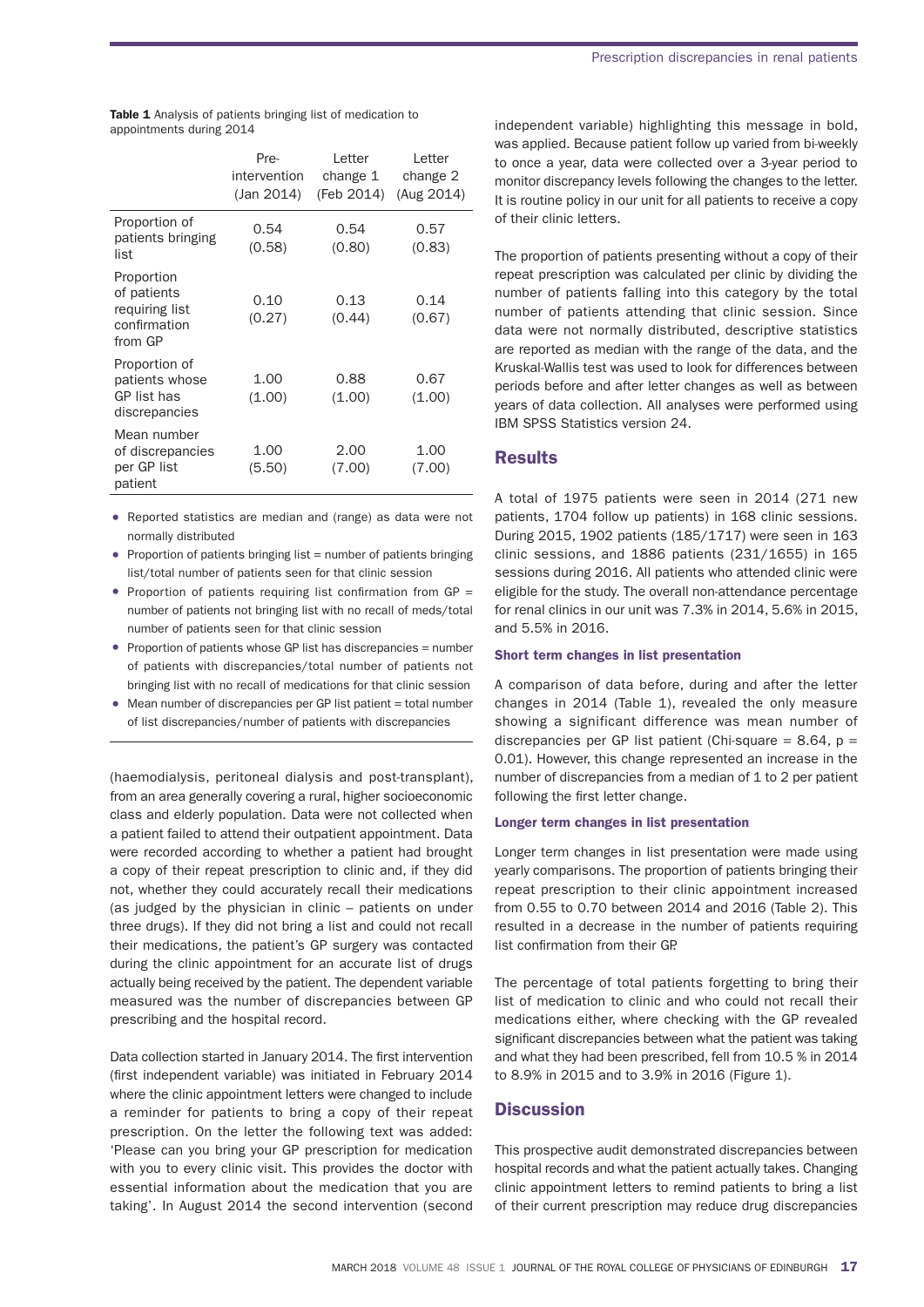#### S Lam, S Docherty, JE Taylor

|                                                                     | 2014           | 2015           | 2016           |                               |
|---------------------------------------------------------------------|----------------|----------------|----------------|-------------------------------|
| Proportion of<br>patients bringing list                             | 0.55<br>(0.83) | 0.64<br>(0.82) | 0.70<br>(0.75) | $Chi-sq = 46.94$<br>p < 0.001 |
| Proportion of<br>patients requiring<br>list confirmation<br>from GP | 0.13<br>(0.67) | 0.10<br>(0.50) | 0.08<br>(0.38) | $Chi-sq = 39.35$<br>p < 0.001 |
| Proportion of<br>patients whose<br>GP list has<br>discrepancies     | 0.75<br>(1.00) | 0.75<br>(1.00) | 0.00<br>(1.00) | $Chi-sq = 35.86$<br>p < 0.001 |
| Mean number of<br>discrepancies per<br>GP list patient              | 1.42<br>(7.00) | 1.50<br>(8.00) | 0.00<br>(5.00) | $Chi-sq = 36.92$<br>p < 0.001 |

Table 2 Comparative analysis of patients bringing list of medication to appointments during 2014, 2015 and 2016

Reported statistics are median and (range). All measures showed a significant change across the years ( $p < 0.05$ )



Figure 1 Proportion of patients with list discrepancies over the audit period compared to the mean for the period preceding the second letter change (January–August 2014).

in an outpatient setting, and could potentially enable safer prescribing. Also, time during clinic is saved, as it is not spent searching for a drug history. Determining accurate medicine history may facilitate discussion around adherence issues.

Discrepancies between GP and renal records suggest that changes to medication are not always being recorded on different systems simultaneously. Kaboli et al. found that very few computerised records are accurate (5.3% in 493 patients over the age of 65).<sup>3</sup> Other studies demonstrate that even when prescription discrepancies were found, drug record systems were not consistently being updated.<sup>4</sup> Staroselsky et al. investigated whether empowering patients with the responsibility to update their own drug records would improve accuracy.4 Patients were given access to a secure portal of their drug records and were able to request update of any incorrect information.<sup>4</sup> There was no difference in prescription discrepancies between patients who notified their doctor more frequently of drug history changes.<sup>4</sup> One of the main reasons for this was failure of doctors to update the electronic prescription system.<sup>4</sup>

Other methods implemented to improve accuracy of medicine reconciliation include educating patients about their medicines. In England, community pharmacists have been encouraged to perform medication use reviews with patients to improve medication compliance.<sup>5</sup> The impact of medicine use reviews in reducing drug discrepancies on GP records is unknown.5 Pharmacists commented they receive little feedback from GPs about any prescription discrepancies they have discovered.<sup>5</sup> This highlights that despite medicine reconciliation, the main drug record system may not be updated and prescription discrepancies remain.

Stewart et al. showed that using an electronic medical record and a pharmacist performing medication reconciliation with the patient prior to seeing a doctor reduced prescription discrepancies, but not completely.6 They found that discrepancies remained during follow up consultations because of drug omissions or unreported over-the-counter drugs.<sup>6</sup> It is unclear from the study whether drug omissions were due to patient or doctor decisions. They suggested that discrepancies can arise between what the patient actually takes and what the doctor has prescribed despite the medicines being on a repeat prescription.<sup>6</sup>

Our study did not investigate the type of drugs subject to discrepancies, except they were all prescribed drugs